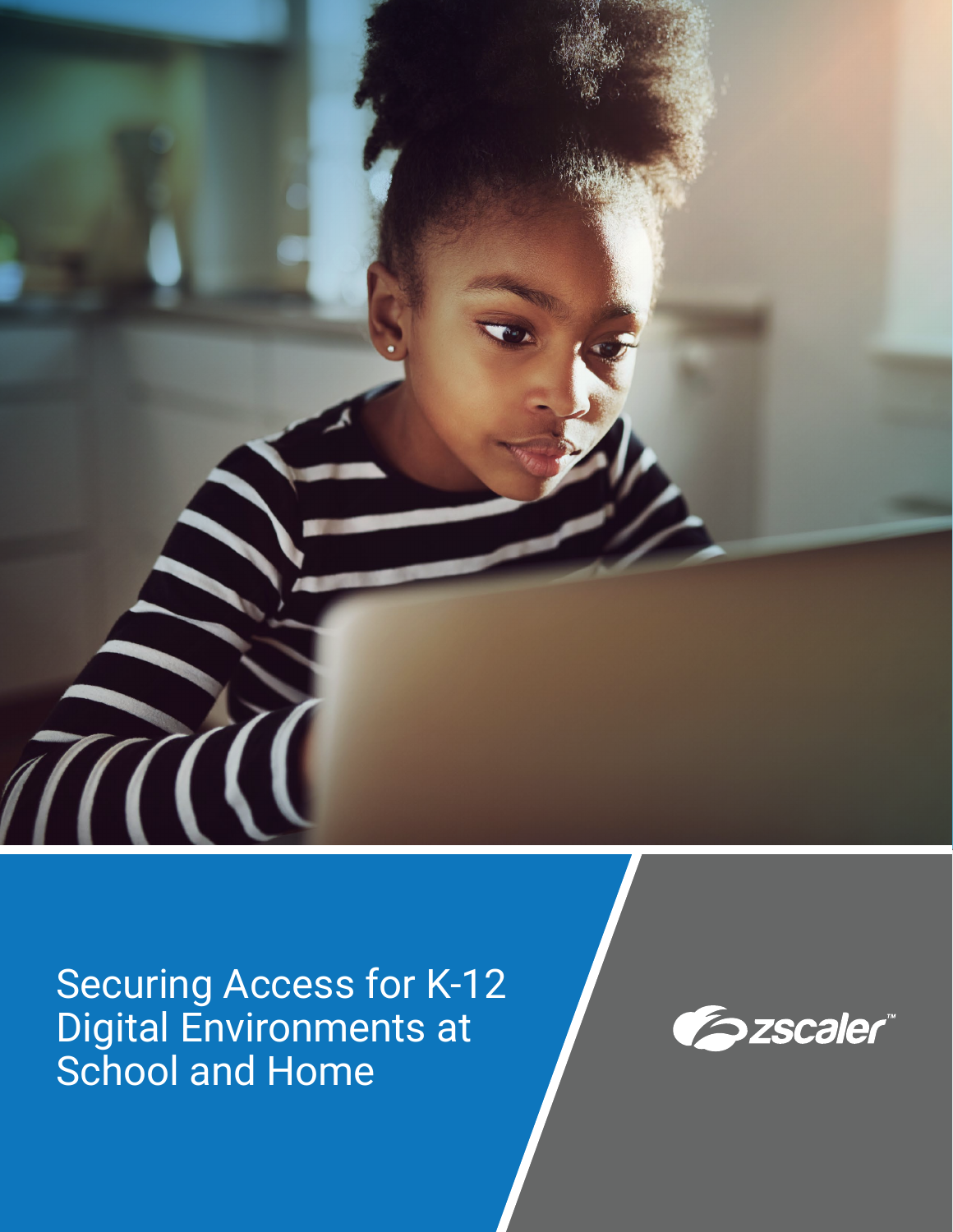Even with many students returning to in-person learning, the security challenges of remote access remain -- providing protection from cyberthreats and inappropriate content. School Districts must develop and implement solutions for securing student internet access at home, both on district owned devices as well as BYOD.

Zscaler has identified six evolving challenges and considerations that impact how schools can deliver on an end-to-end solution providing every student and teacher secure, protected Internet Access.

## **1. Student Safety (CIPA)**

With the Children's Internet Protection Act (CIPA), school districts are required to have visibility into what students are viewing online, which has made web content filtering a focus for years. However, there is much more to it than just need for the filtering and basic visibility into what students are accessing. It is also important to make sure appropriate alerts are activated to bring immediate awareness of what is going on to make real-time decisions on how to manage it. Whether it is inappropriate content on social media, cyberbullying, or malicious actors using student accounts to infiltrate the network, cloud-based threat monitoring is a must-have part of any cybersecurity stance.

### **2. Home Internet Access for Every Student**

Access equity has been a growing concern over time, one that the pandemic response brought into sharper focus. Students, teachers, and staff in rural and underprivileged communities may or may not have sufficient access to the internet. For those that do have access, it may be in shared locations or on open networks. Administrators have no way of knowing what level of security exists for each user.

Access equity is not only about equal access to education and learning tools, it is about how to provide that access in a safe manner. Administrators need to understand the various circumstances within their systems and how to apply cybersecurity to these parameters going forward.

## **3. Multi-Device and BYOD Availability**

The traditional mindset that a student uses a standard device provided by their school system and that there is only one device a student is using has changed. Students and teachers are accustomed to using multiple and varying devices to access learning – Windows, Apple, Chromebooks, Android devices or any smart device are now the expected norm.

Users want and need to be able to access the school system network from anywhere and any device, which is a key consideration in developing a security architecture. Each platform has different capabilities and different security stances that can go across devices. It's important to build a platform that is flexible enough to adapt as needs do.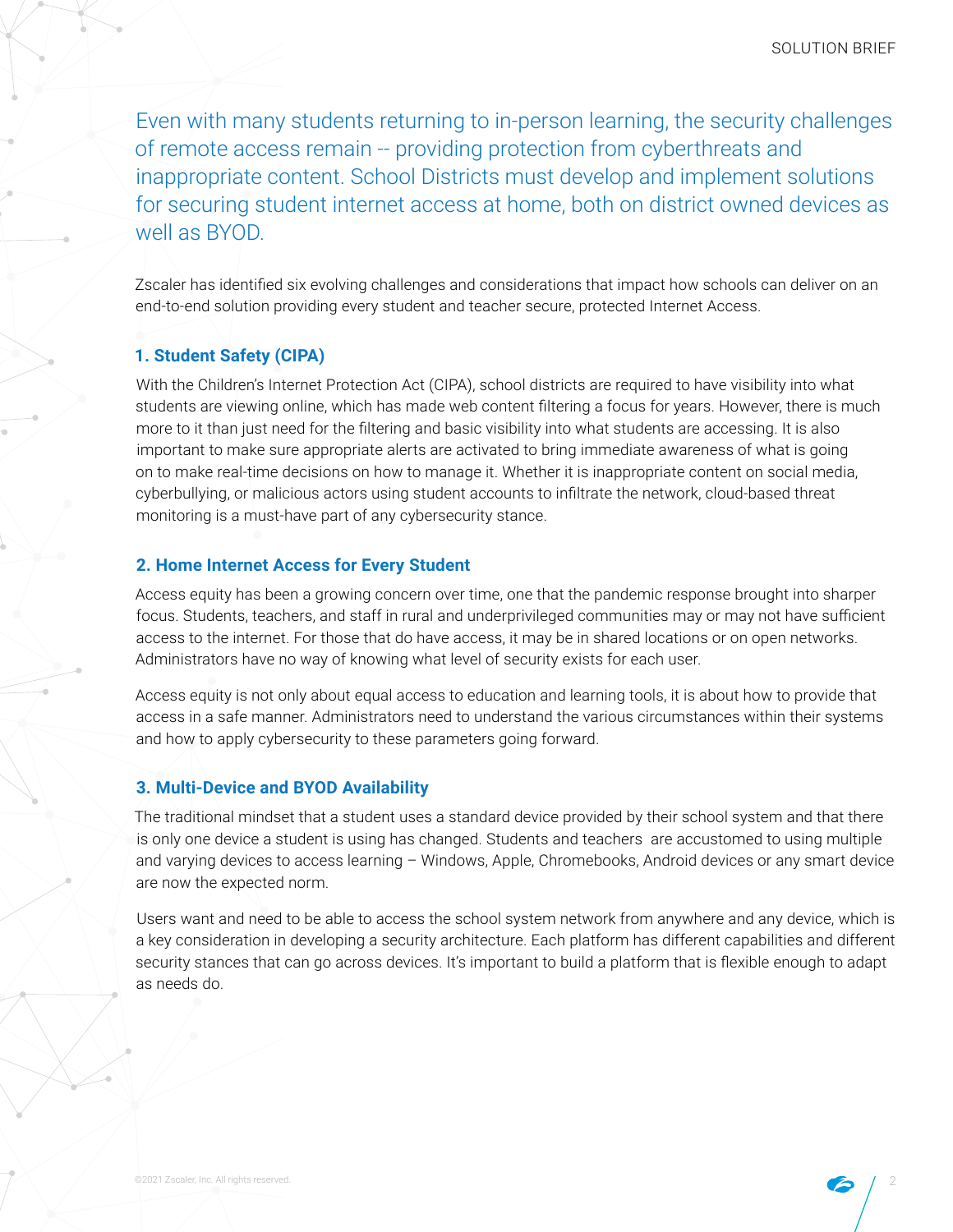## **4. Targeted Cyber Threats**

The cyberthreat landscape continues to evolve, with the number of targeted instances growing. Zscaler monitors cyberthreats, and saw a six-fold increase in the last six months of 2020 alone. Instead of general, wider phishing, these hyper-targeted cyber threats are customized to either specific schools or even specific administrators. Even with the best cybersecurity training for school staff, there may be volunteers and other users on the network with access to systems that may not have the sophistication or training to prevent and avoid these attacks.

Ransomware continues to be a major threat, with an increase in malicious actors delivering these attacks via encrypted mechanisms, and creating a blind spot in many school systems. Having 100% visibility into encrypted traffic that flows in and out of the network removes the blind spot, and thus the root cause for cyber attacks inside the school system.

### **5. Seamless Identity-Based Access**

With the reality of people working from locations outside of the school building itself, it is important to consider the ease of use of cybersecurity solutions being deployed and to focus on how to best roll out communication. If the plan requires a difficult configuration and is only locked down to specific devices, it could cause an inability to implement the solution, increasing risk to the data, for students, and to the entire school system.

At home and on the road, there are various levels of security to be considered. To make implementation as easy as possible, addressing the various levels of security upfront must be seamless. The solution needs to work with minimal interaction and minimal configuration, allowing users to be protected without having to know about it or do anything active in order to get the security level that they need.

## How Zscaler can help secure the K-12 environment

Budgets are constantly shrinking while demand grows. The pandemic and related tax pressures are exacerbating these constraints. One way to get the most from limited resources is to prioritize spend to focus on creating procurements and requirements that have a broad set of abilities to address all of the challenges facing K-12 schools today and plan for tomorrow.

With these wide ranging security needs, securing the K-12 environment requires a holistic approach. Looking at discrete products that may help with one area of cybersecurity is an outdated approach. Through the Zscaler Zero Trust Exchange, we can provide a secure platform to address the evolving challenges, mentioned above, that school systems are facing today. Our approach starts from a web security perspective to protect the students and the faculty in the multi-mode, multi-device, multi-connectivity world that is today's reality and beyond.